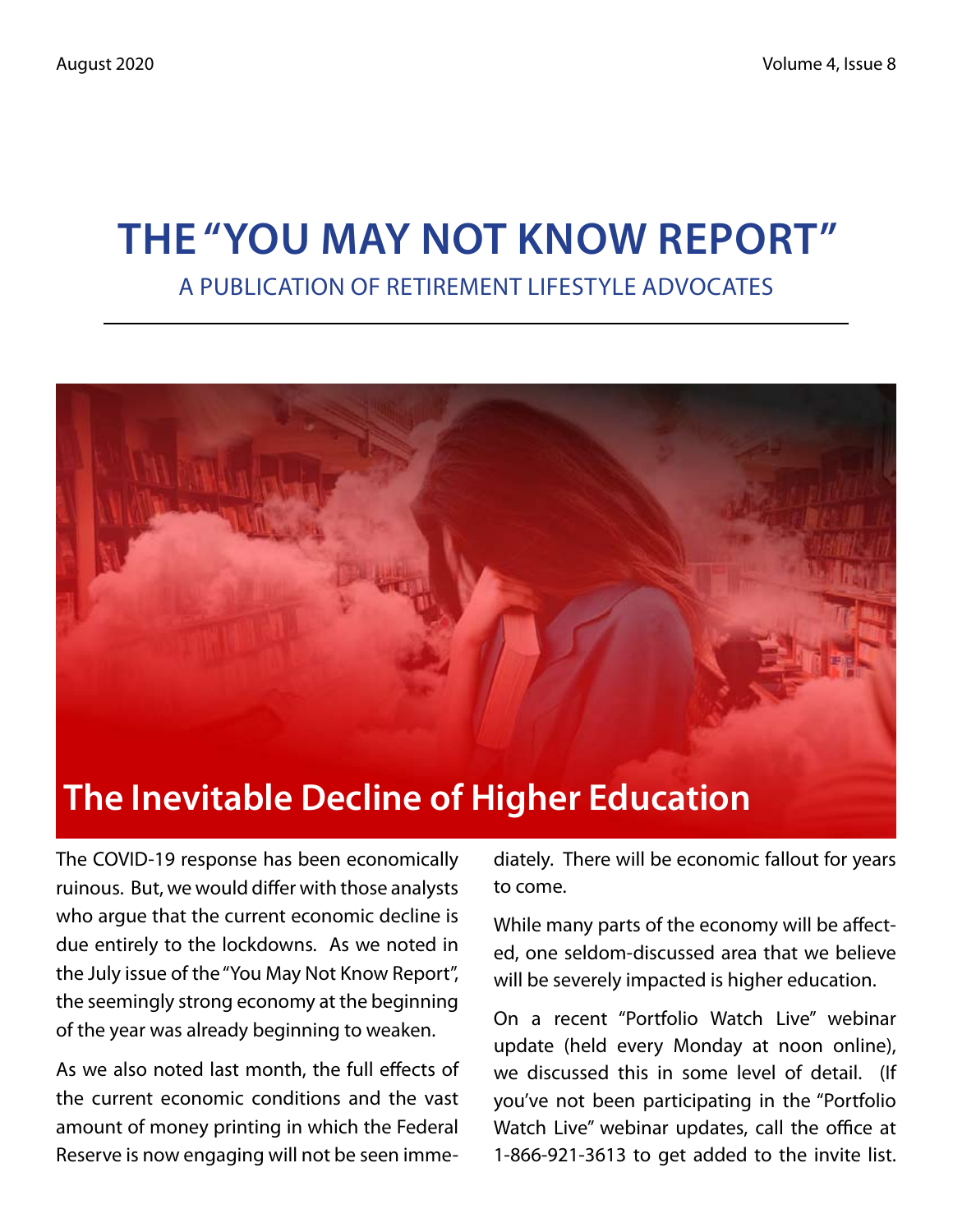If you're not able to attend the update webinar live, it is posted online for review at your convenience.)

years<sup>2</sup>. He adds that students were already not getting their money's worth and the lockdown

Let's begin with the obvious.

Paying \$30,000, \$40,000 or \$50,000 per year for remote higher education classes on Zoom is a tough pill to swallow. Rather than making that investment, many students and their families will opt to take a gap year and see how things shake out. Demand for higher education will decline.



#### **Are You Participating?**

Each Monday, we conduct a live webinar to keep you updated on current market conditions. To get invitations to the webinar, call the RLA office at **1-866-921-3613.**

response to the pandemic simply exposed this fact. This from the article published by "Campus Reform" (emphasis added):

*"Regardless of enrollments in the fall, with endowments of \$4 billion or more, Brown and NYU will be fine," Galloway wrote in a blog post. "However, there are hundreds, if not thousands, of universities with a sodium pentathol cocktail of big tuition and small endow-*

Higher education costs have been in a bubble as we have been warning for years. A bubble exists when easy credit is extended for a long period of time. This was true of the housing market during the financial crisis of a dozen years ago and it's true now when it comes to the cost of higher education.

Prior to the housing bubble bursting in 2006 and 2007, if one had a pay stub it was possible to get 100% financing for a home. This promiscuous extension of credit to aspiring homeowners fueled a bubble that eventually exploded as we all now know.

According to "Forbes"1 , in February of this year, student loan debt topped \$1.6 trillion. About 11% of student loans are more than 90 days delinquent and 5.5 million student loan borrowers are in default on their loans.

Setting aside the effect of remote classes on higher education demand, those statistics alone signal that a reversal is nigh.

Scott Gallaway, a marketing professor at New York University, estimates that as many as 2,000 of the nation's 4500 colleges and universities could become extinct over the next several *ments that will begin their death march this fall."*

*"You're gonna see an incredible destruction among companies that have the following factors: a tier-two brand; expensive tuition, and low endowments," he said on "Amanpour and Co.," because "there's going to be demand destruction because more people are gonna take gap years, and you're going to see increased pressure to lower costs."*

*Approximating that a thousand to two thousand of the country's 4,500 universities could go out of business in the next 5-10 years, Galloway concludes, "what department stores were to retail, tier-two higher tuition universities are about to become to education and that is they are soon going to become the walking dead."*

*Galloway argues that an education in the U.S. is observably unsatisfactory for the amount that it costs, given that if you "walk into a class, it doesn't look, smell or feel much different than it did 40 years ago, except tuition's up 1,400 percent," he said during an interview with Dr. Sanjay Gupta. And the pandem-*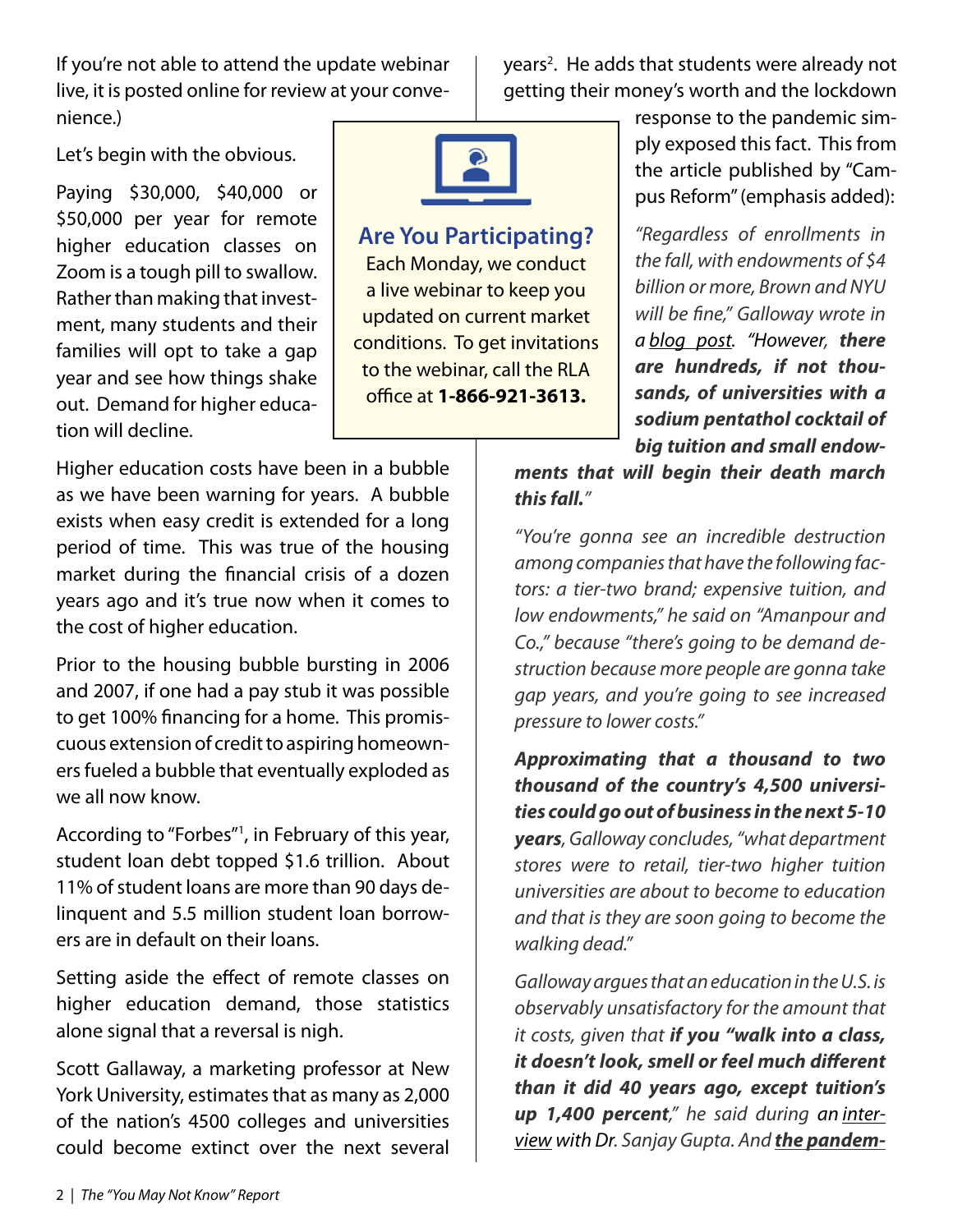*ic, according to Galloway, has served to expose the quality of higher education.*

*"Students I think across America along with their families listening in on these Zoom classes are all beginning to wonder what kind of value, or lack thereof, they're getting for their tuition dollars," he said.*



*Green Mountain College has put its entire 155-acre campus up for auction. A \$3 million minimum bid is required.*

Seems Professor Galloway's prediction might be right on target. Already, one liberal arts college has put their entire campus on the auction block<sup>3</sup>. Green Mountain College, a private, liberal arts college in Poultney, Vermont has put all its facilities up for auction. Maltz Auctions, a premier, full-service auction company is handling the auction which will be held this month.

 The campus consists of 155 acres, has 22 buildings totaling 447,000 square feet and boasts that it's a green, environmentally sustainable campus. A \$3 million minimum bid is required.

The campus was previously listed for \$23 million, arguably a very fair price just a few years ago. But no more. The bubble is unwinding. Look for more stories like this in the future.



*If you have a family member or friend who is just getting started in the work force or making college decisions, we have a resource to help educate them on managing money in today's volatile economic environment. The book,* **"Finding Financial Freedom"** *offers money management advice using centuries old money wisdom. Complimentary copies of the book are available by calling the office at*  **1-866-921-3613.**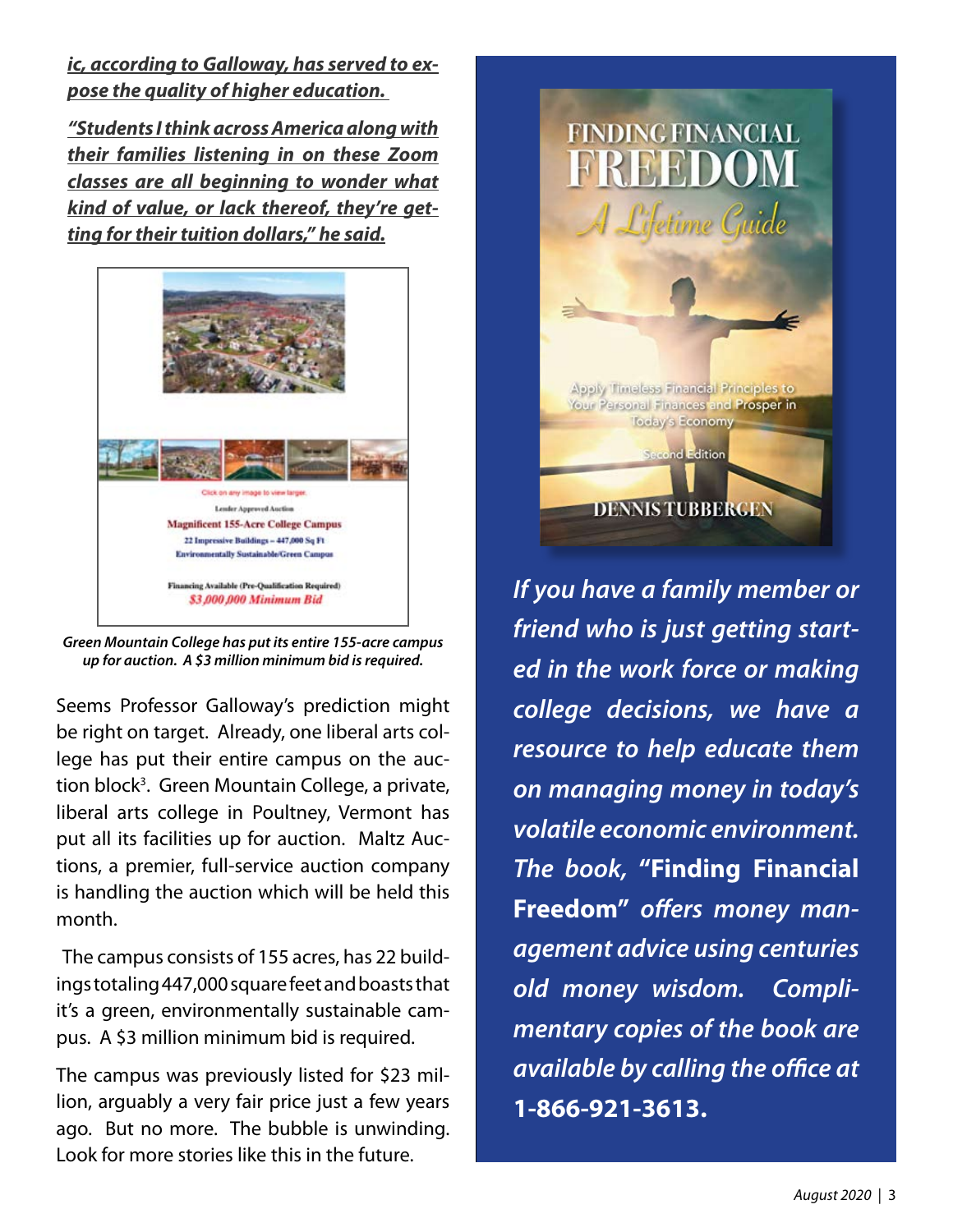# **Central Banks Go on Gold Buying Binge**

In today's world, central bankers control monetary policy. Specifically, in the United States, the Federal Reserve, a private group of bankers, sets money policies. If you're a new reader to the "You May Not Know Report", that's an important bit of information that is not widely understood. Since 1913, this private group of bankers has controlled money policies. Over time, the money used in the United States (and the rest of the world) has moved from gold and silver to paper currency with no intrinsic value.

Since 1971, when the link between the US Dollar and gold was eliminated when president Richard Nixon closed the gold window, the US Dollar has been a fiat currency meaning the US Dollar is legal tender because the government, by decree, says it's currency not because US Dollars have any tangible value.

Central banks around the world are now engaging in what will be a fatal monetary policy. History teaches us that massive money creation literally out of thin air always ends badly.

John Williams, recent guest on the Retirement Lifestyle Advocates radio program, is forecasting a hyperinflationary depression as a consequence of this policy. As he points out in the interview (now available at www.RetirementLifestyleAdvocates.com), policymakers face two choices – stop money creation or continue with money creation. Should they elect to stop the current 'money creation to infinity' policy, a deflationary collapse would result. Not a good outcome.

On the other hand, should they continue with the radical money creation policies that they are now pursuing, the hyperinflationary outcome will at least occur at some future point rather than immediately.

There are two possible outcomes, both end results will be devastating. It's Mr. Williams' contention that policy makers will opt for the outcome that will happen later. It's the 'kick the can' down the road mentality that has dominated public fiscal policy since the link between the US Dollar and gold was abolished.

Essentially, policy makers have two choices, both bad. They can allow the brown matter to hit the proverbial air moving machine sooner or later. John says they will elect later with the hope that something will come along in the interim that will help them avoid the horrid conclusion that is eventually inevitable when enormous amounts of money are created.

There are some signs and emerging evidence that central bankers around the world may be preparing for the inflationary outcome. Central banks have been buying gold at a near-record pace. Peter Schiff, a past guest on the RLA Radio program, recently commented<sup>4</sup> (emphasis added):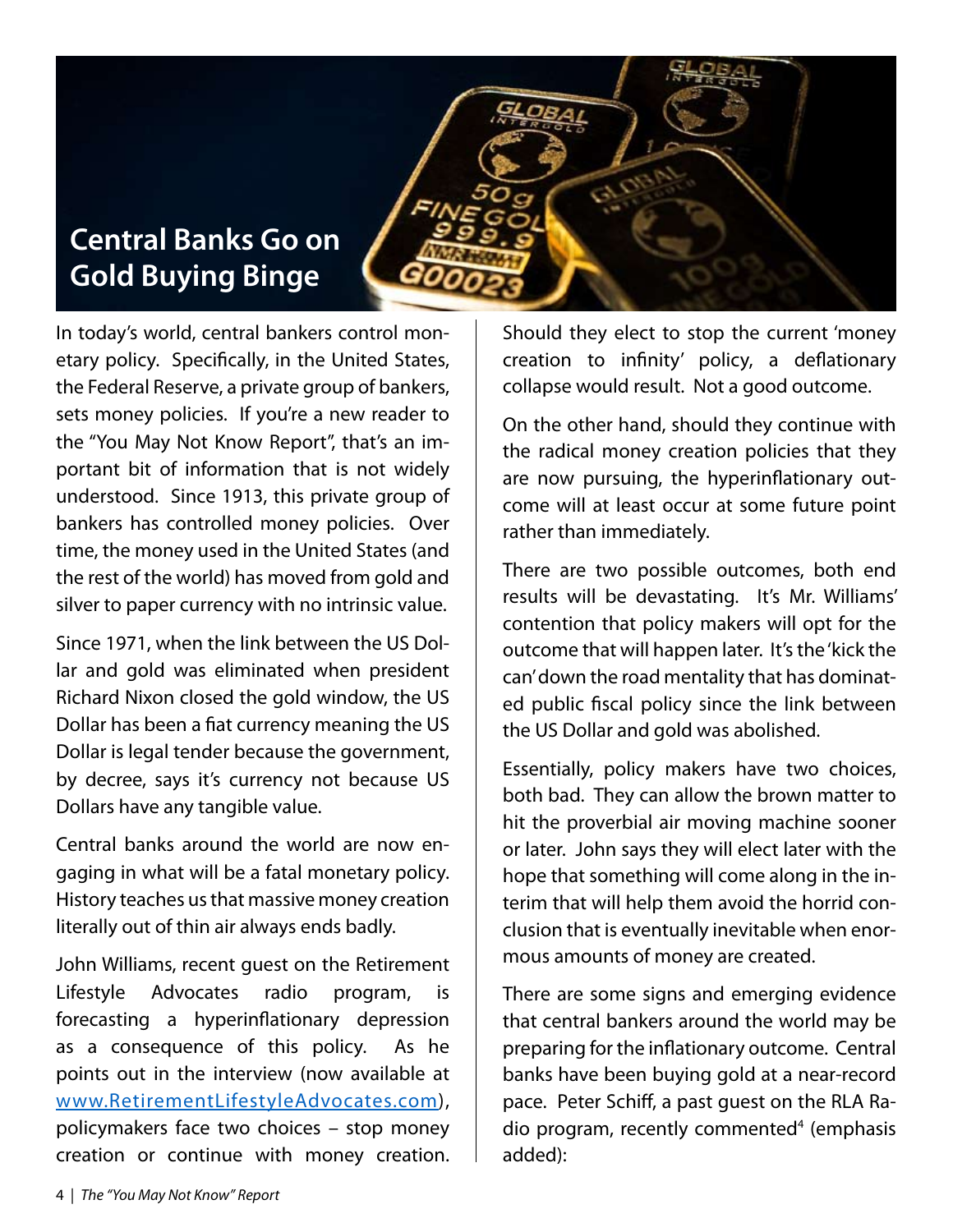*Central banks added a net of 39.8 tons of gold in May, according to the latest data from the World Gold Council. May purchases maintained the pace we've seen through the first four months of the year and was slightly above the four-month average of 35 tons.*

*So far in 2020, central banks have added a net of 181 tons of gold to their reserves. That's about 31% lower than the total through the same period last year. The lower rate of purchases in 2020 was entirely expected given the strength of central bank buying both in 2018 and 2019.*

*Central bank demand came in at 650.3 tons last year. That was the second-highest level of annual purchases for 50 years, just slightly below the 2018 net purchases of 656.2 tons. According to the WGC, 2018 marked the highest level of annual net central bank gold purchases since the suspension of dollar convertibility into gold in 1971, and the second-highest annual total on record.*

#### *The World Gold Council says it expects central bank demand for gold to continue in the near-term.*

*"As we noted in our Q1 2020 Gold Demand Trends report, the case for central banks holding gold remains strong. Especially considering the economic uncertainty caused by the COVID-19 pandemic."*

#### *The WGC 2020 Central Bank Survey found that 20% of central banks globally plan to expand their gold holdings in the next 12 months.*

*"Factors related to the economic environment – such as negative interest rates – were overwhelming drivers of these planned purchases. This was supported by gold's role as a safe ha-* *ven in times of crisis, as well as its lack of default risk."*

Interestingly, when central banks purchase gold, they use a fiat currency to purchase it.

Consider that the seller of the gold to the central bank is opting to exchange fiat currency for something tangible like gold. When looking at how much gold exists and is mined each year and comparing that number to the amount of fiat currency that is being created, one does not have to be an award winning economist or be among the intellectual elite to conclude that this trend's days are numbered. It cannot and will not continue over the longer term.





The chart on this page, originally published by past radio guest, Mr. Alasdair Mcleod, shows the immense level of fiat money creation this year. The amount of fiat currency in existence has increased about 40% year-to-date. Let that sink in for a moment.

By contrast, it is estimated by the World Gold Council<sup>5</sup> that 197,576 tons of gold has been mined throughout all of history.

That sounds like a lot of gold and it is, but it's not as voluminous as you might think. Here's a visual to provide perspective. If all the pure gold in existence were put into one cube, the cube would measure a little more than 71 feet on each side.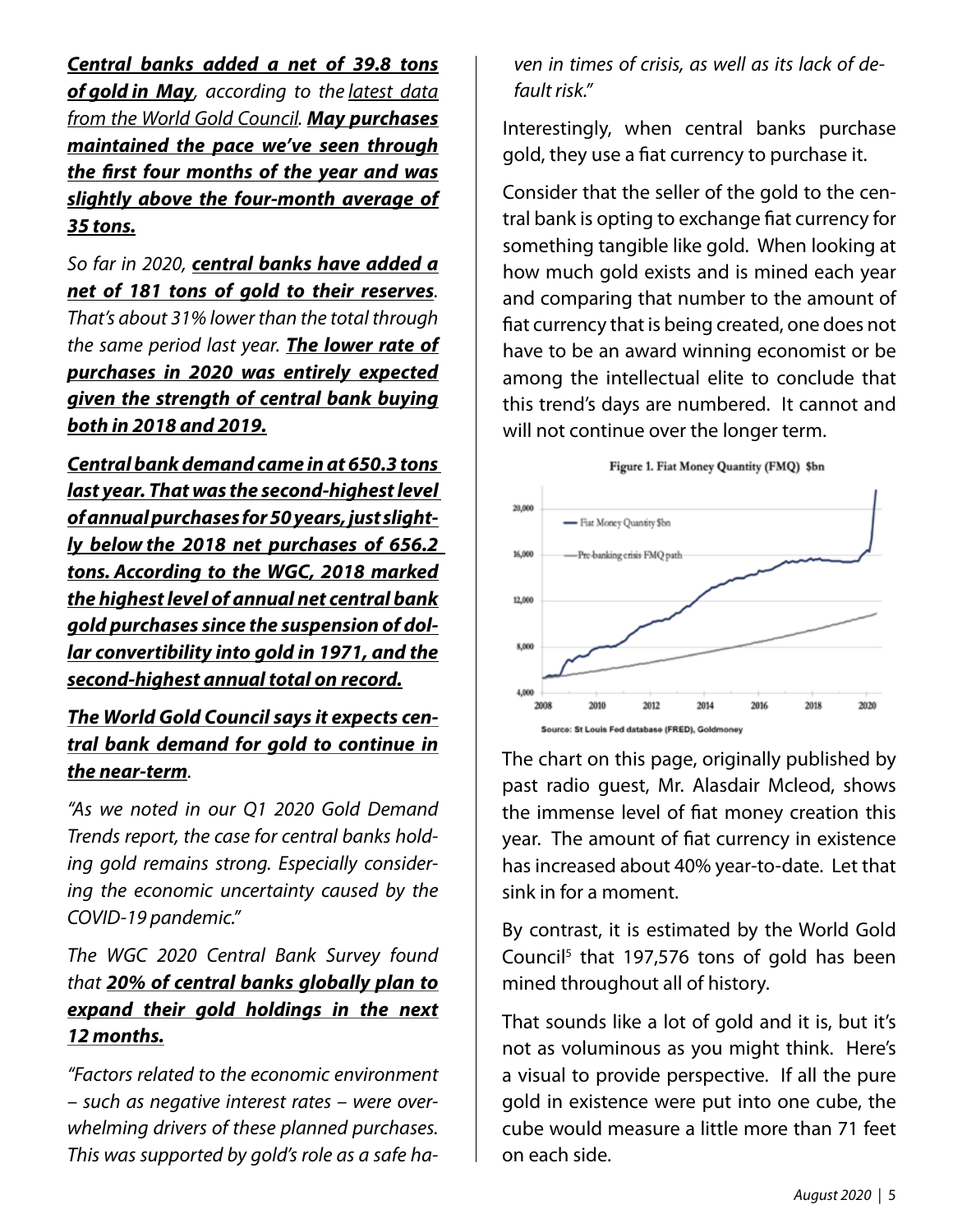

The football field illustration gives a good pointof-view. Notice that all the gold in the world, if made into one giant cube, would stretch from the goal line to just shy of the 24-yard line.

That's not much gold when you contemplate that's all the gold in existence.

And, not much gold is added to that total each year relatively speaking. Each year, global gold mining adds between 2,500 and 3,000 tons of gold to that total.

So, as the fiat money supply increased almost 40% already this year, the gold supply increased about 1.5%.

By adding nearly 40 tons of gold to their reserves last month, central bankers invested in the equivalent of 13-15 years of gold mining production.

For most of history, gold and sometimes gold and silver have been money. By going on a gold buying binge, could central bankers be prepping for the eventuality?

Many of you reading this publication are already using the two-bucket approach to managing assets as described in the number one, best-selling book "Revenue Sourcing". The premise of this approach is to have some assets that perform well in a deflationary environment and others that perform well in an inflationary environment. As this discussion demonstrates, some of the assets in the inflation asset bucket should contain precious metals.

*If you would like to discuss how to add precious metals to your portfolio and how to potentially use a strategy to 'compound ounces', feel free to call the office and schedule a phone conference. The office number is 1-866-921-3613.*

# **Signs of Economic Weakness and Likely No "V-Shaped" Recovery**

While many analysts are predicting (or perhaps just hoping) for a "V-Shaped" economic recovery, there is much evidence that suggests this is an outcome that is unlikely.

Counterpoint Research reported<sup>6</sup> that yearover-year, the sale of Smart Phones is down 25% with consumers opting for lower cost phones instead.



iPhone SE sales were up significantly. The iPhone SE is Apple's low cost iPhone and is sold by pre-paid and post-paid vendors. Many new iPhone SE users are former android users who are attracted to the SE by its price. Seems mobile phone users are becoming more price conscious.

New York real estate, often the canary in the coal mine when it comes to real estate prices,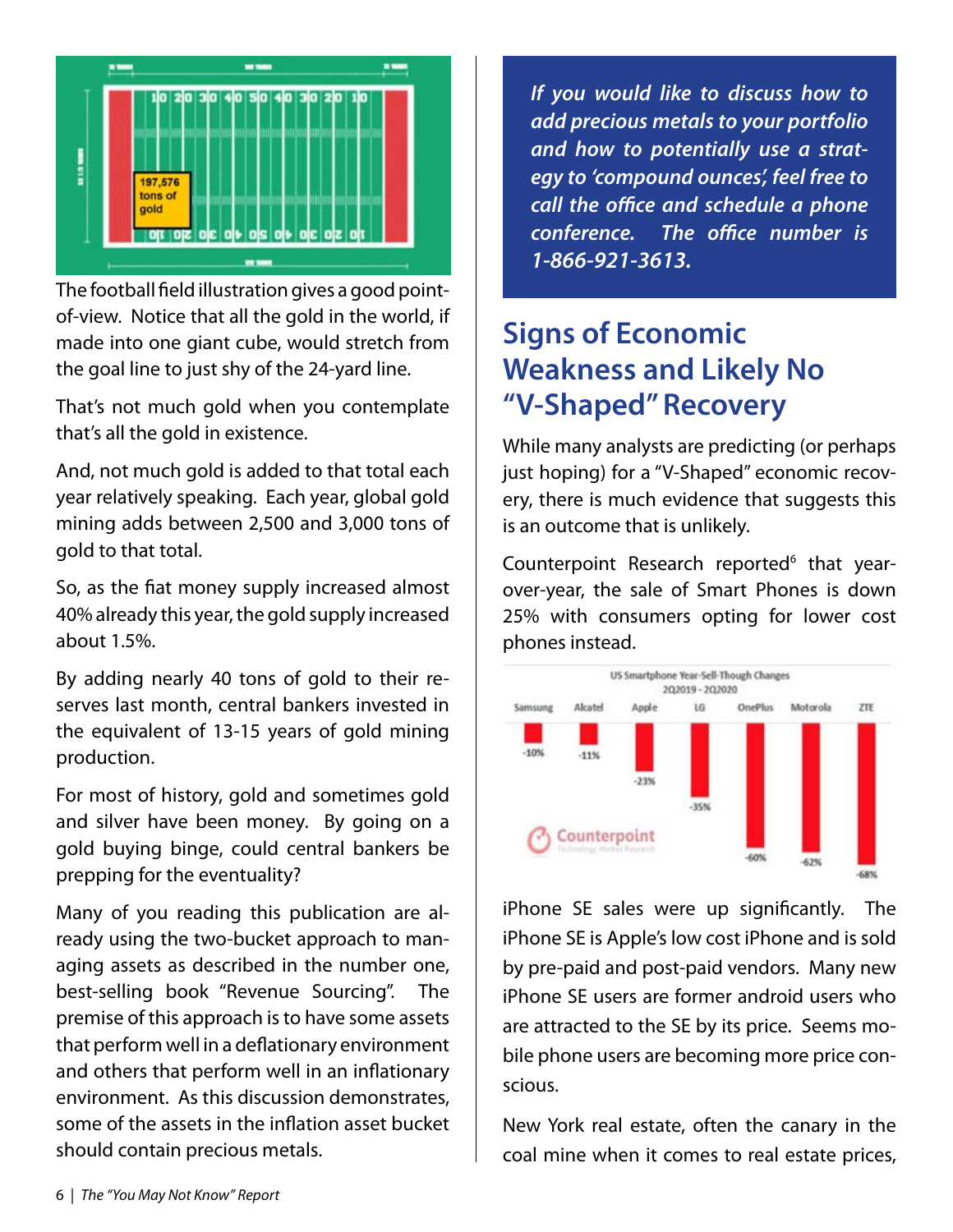declined in the second quarter of this year. According to Fox Business<sup>7</sup>, New York City landlords began to discount rent over the past quarter in an effort to attract tenants. This from the article (emphasis added):

#### *Rent prices were discounted across 34.7 percent of properties in the Big Apple during the second quarter, according to new data*

*from real estate website StreetEasy.*

*The median asking price fell by 6.7 percent, which is about \$221 per month or \$2,652 per year, due to reduced demand.*

#### *And prices may be headed even lower in the near future.*

*"Demand will remain low as new hires, interns and students begin jobs and school remotely, and as many New Yorkers escape the city temporarily or permanently," Nancy Wu, StreetEasy Economist, told FOX Business. "As inventory piles up due to this lack in demand, even more landlords will need to make rent* 

*cuts, and rents will likely drop even further."*

*The second quarter of 2020 marked the first time since the Great Recession that there was a year-over-year rent price drop in the metro.*

The chart on this page illustrates that transportation services saw consumer spending in July at a little more than 20% of the February level. That level of consumer spending was unchanged from June.

Consumer spending on clubs, sports and entertainment rose in July from June and now stands at a bit more than 40% of the February consumer spending levels.

Spending on hotels is at about 60% of the levels seen pre-Covid 19 and spending on gambling and lotteries is at about 30% of February levels. Interestingly spending on hospitals has not increased.

This chart spells bad news for the US economy which is highly dependent on consumer spending to be healthy.



https://www.google.com/covid19/mobility/ Accessed: July 24, 2020.

Source: FourSquare, Opportunity Insights, Second Measure, Google LLC "Google COVID-19 Community Mobility Reports", Goldman Sachs Global Investment Research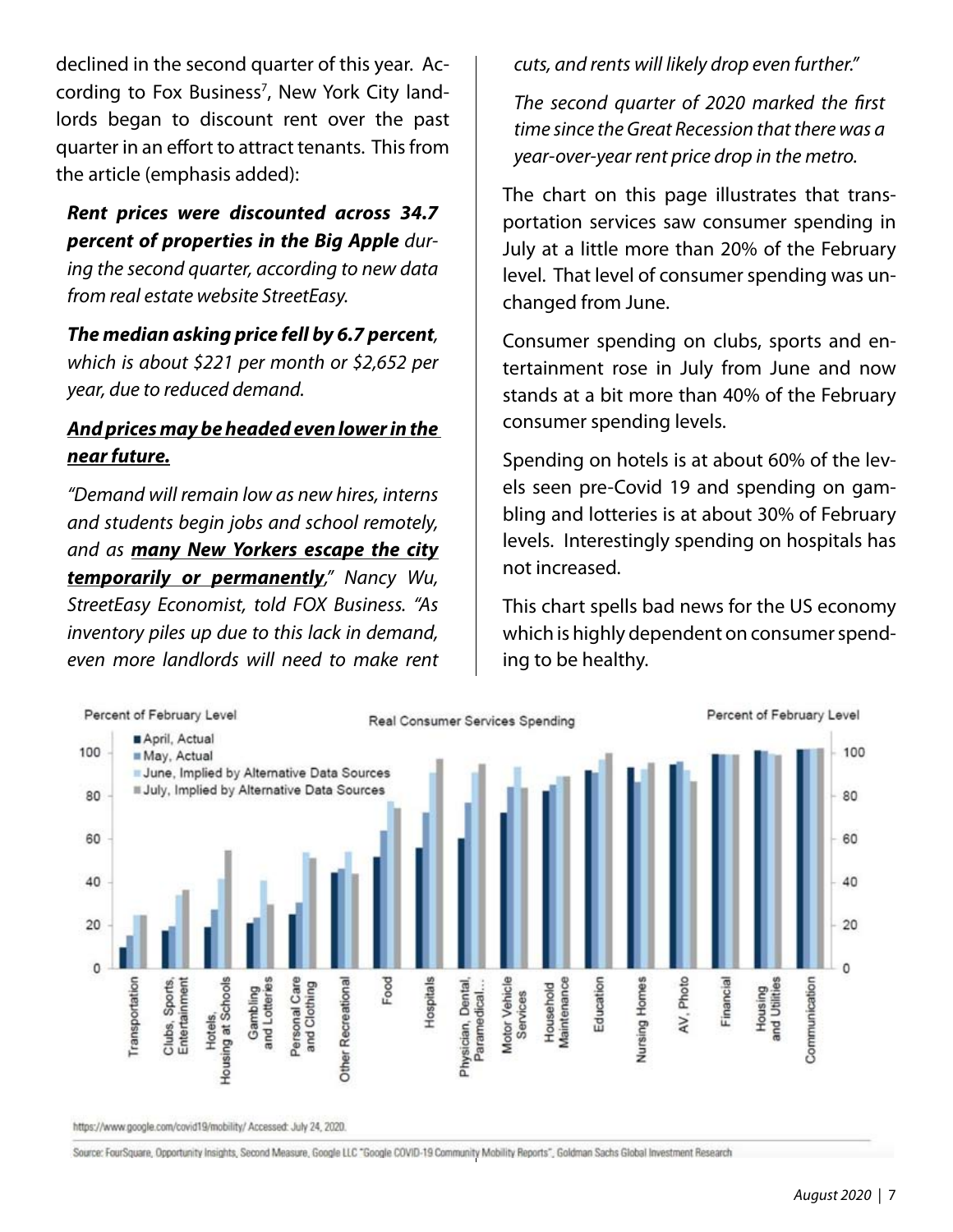Small businesses around the country continue to close. The lockdown response to COVID 19 has been economically devastating. This from Michael Snyder<sup>8</sup> (emphasis added):

*Even though economic conditions were absolutely awful, during the month of June the mainstream media kept insisting that the U.S. economy was "recovering" and the stock market kept surging on every hint of good news. But now the "economic recovery" narrative is completely dead, because the numbers clearly show that the U.S. economy is rapidly moving in the wrong direction. On Thursday, the Labor Department announced that another 1.416 million Americans filed new claims for unemployment benefits last week. Prior to this year, the all-time record for a single week was just 695,000, and so we are talking about a level of unemployment that is absolutely catastrophic. But what is really alarming many analysts is that the number for last week was quite a bit higher than the number for the week before. Many states are rolling out new restrictions as the number of confirmed COVID-19 cases continues to surge, and this is having a huge impact on economic activity. For months I have been warning that fear of COVID-19 would prevent economic activity from returning to normal levels for the foreseeable future, and that is precisely what has happened.*

*Overall, more than 52 million Americans have filed new claims for unemployment benefits over the past 18 weeks, and that makes this the biggest spike in unemployment in U.S. history by a very wide margin.*

*In fact, this dwarfs all previous spikes by so much that the others are not even worth mentioning.*

*Of course it isn't just the employment numbers that are depressingly bad. According to Jefferies, in late June 19 percent of all U.S. small businesses were closed, but now that number has risen to 24.5 percent…*

*As of Sunday, 24.5% of small businesses in the United States were closed, according to Jefferies. That is worse than late June, when only 19% were closed. Jefferies pointed to "particular weakness in COVID hot spots" and noted that small business employment had dropped to levels unseen since the end of May.*

*Just think about that number for a minute.*

*Nearly a quarter of all small businesses in the entire country are closed.*

*And the really bad news is that many of them will never end up reopening.*

*At the beginning of the pandemic, I received a lot of criticism for stating that many of the small businesses that were shutting down at that time would never open again, but over the long-term the numbers have shown that I was correct.*

*In fact, Yelp says that a whopping 60 percent of the restaurants that were initially listed as "temporarily closed" on their site are now classified as permanently closed…*

*Fear of COVID-19 is going to cause a large portion of the population to continue to avoid restaurants for as long as this pandemic persists, and it is becoming clear that it is likely to persist for a long time to come.*

*We are going to lose so many small and independent places to eat. Many of the big corporate chains that have very deep pockets will survive, at least for a while, but there is simply no replacing what small and independent res-*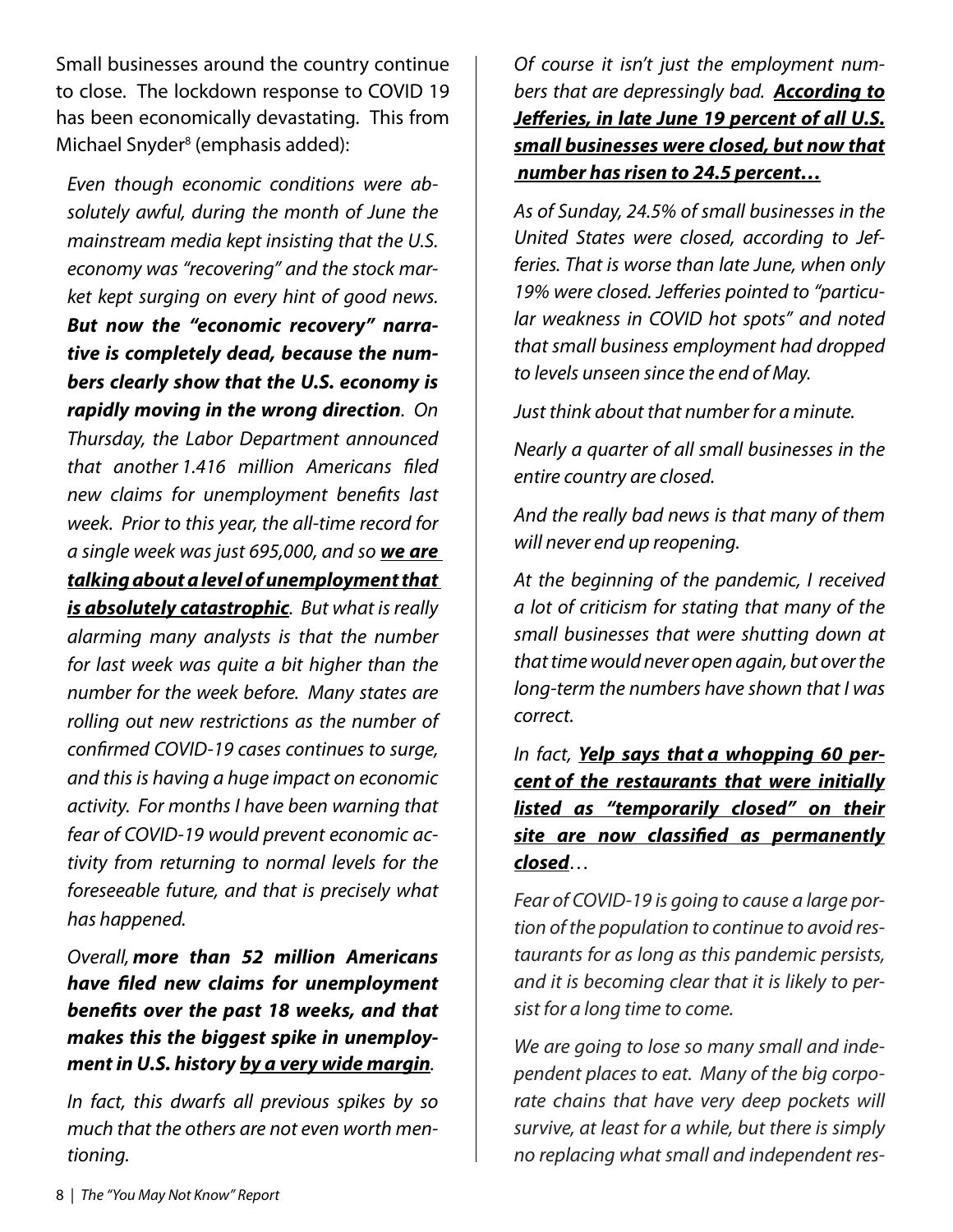*taurants mean to our communities.*

*Bars and clubs are being hit extremely hard as well. According to Yelp, 44 percent of the bars and clubs on their site that wereinitially listed as "temporarily closed" have now been shut down on a permanent basis…*

*Other sectors of the economy are doing relatively better, but the overall outlook for small businesses in America is exceedingly bleak.*

#### *In New York City, it is being projected that one-third of all small businesses will never be able to open again…*

*I know that number is hard to believe, but this is actually happening.*

*Our politicians want to encourage people "to go back to work", but for millions upon millions of Americans the jobs that they once had are gone forever.*

The economic damage that has been done will not be repaired quickly. The hoped for "V-Shaped" recovery appears to be more of a dream than a reality.



Since central banks around the world have increased the amount of fiat currency that is circulating by about 40% this year as noted from the chart, it's reasonable to ask where this money is going.

It's certainly not paying down debt. Debt levels have increased exponentially since the financial crisis. This<sup>9</sup> from Egon von Greyerz:

*In 2006 when the Great Financial Crisis started, US Federal debt was \$8.5 trillion and today it is \$26.5 trillion. In 14 years debt has more than trebled. GDP in 2006 was \$14 trillion and is now \$21.5 trillion. So debt to GDP has gone from 60% to 123%.*

*This is what is called running on empty. US debt creation has nothing to do with investing in productive assets. With the debt to GDP ratio doubling in 14 years it is clear evidence that all the printed money is not going into the real economy but is supporting a bankrupt financial system which has kept the money to prop up their own insolvent balance sheets and to remunerate the top executives with fantasy money.*



#### Mr. von Greyerz continues:

*The printed money has also gone to inefficient mega-corporations which have leveraged their balance sheets with total borrowings going from \$3t in 2006 to \$7t today. During the same period, US companies have spent in excess of \$6t in share buybacks. So instead of investing in the business, companies have borrowed money in order to buy back their own shares with the purpose of inflating the share price and executive remuneration in options and stocks.*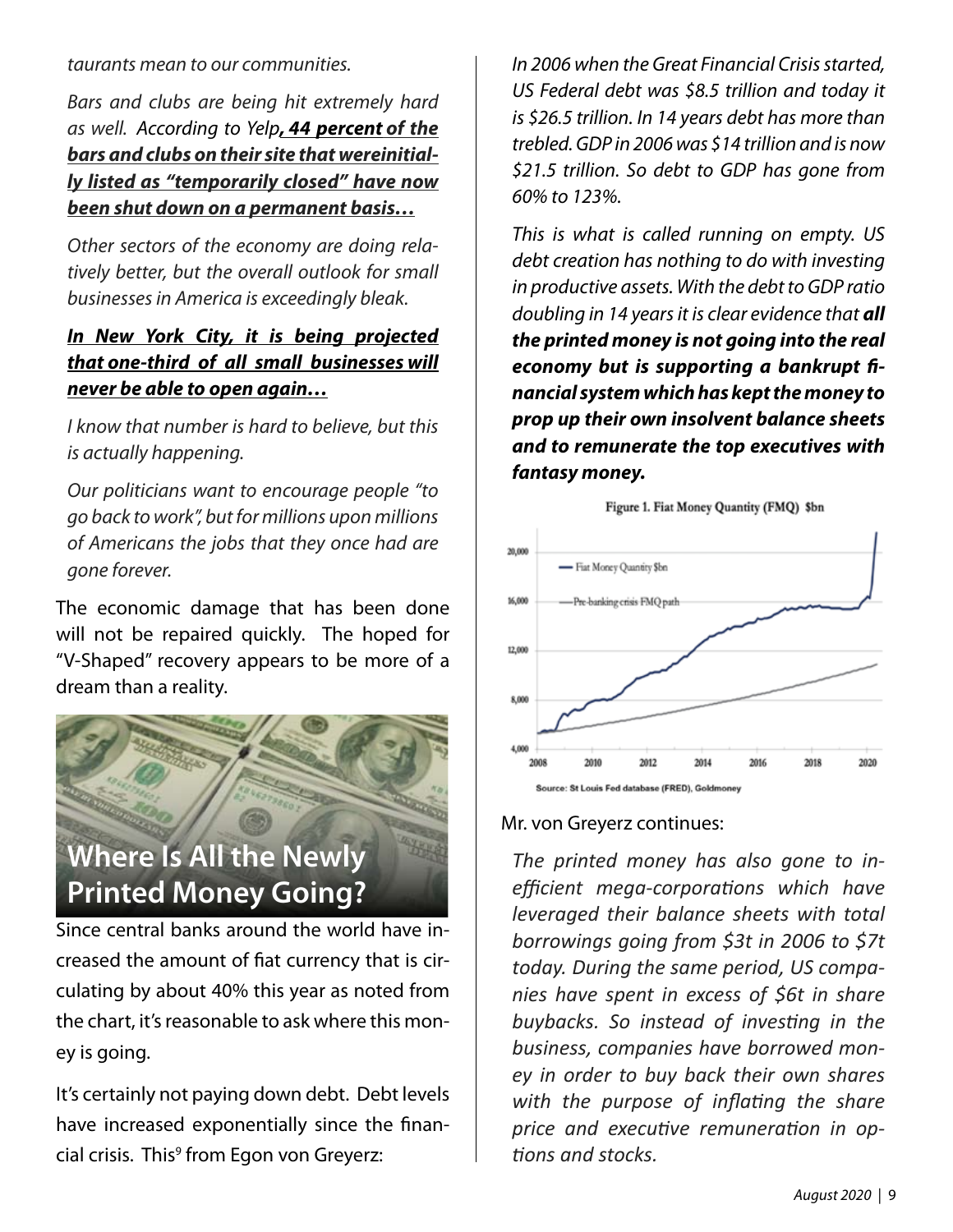*This is hubris of the highest degree. Ignore investing to grow the business. Instead leverage the company to the hilt to inflate the share price and compensation for the top echelon. Will this corporate arrogance go unpunished? The executives will hardly roll a big boulder up a hill in Hades but when the US and global economy collapses and social unrest spreads, the have-nots are not going to treat the haves kindly.*

*As I have stated many times, it is absolutely guaranteed that the global sand castle resting on worthless debt will crumble. Timing is always tricky and central banks have performed the most outstanding act of wizardry since 2006.*

*By increasing global debt from \$125t in 2006 to \$270t today, they have drowned the world in so much worthless money that virtually nobody has understood that it is all fake money and fake wealth that has been created.*

*Actually, nobody understands it, not even Nobel prize winners who believe that MMT or Modern Money Theory is the solution to everything. You wonder how anybody can believe that creating money out of thin air can actually create wealth. But since so many have benefitted why worry. The Elite has become mega wealthy (measured in fake money) and the masses have a perceived improvement in living standards with more gadgets like cars or iPhones. What few realise is that it all comes from debt. Either increased personal debt or more government borrowing.*

*You can fool most of the people for quite a long time and sadly the world will only realise that all of this was only possible due to the biggest swindle in history. Charles*  *Ponzi or Bernerd Madoff was kindergarten stuff compared to this mega-fraud.*

*And soon the chickens will come home to roost. Timing is always tricky. It could all happen very quickly as my good friend Alasdair Macleod has described in many excellent articles. Or it could take 1-2 years longer. Alasdair foresees a bank and currency collapse before the end of 2020. He is not a sensational man but rather a conservative Englishman who has a deep knowledge of both currency and economic matters. Above all he understands history. There we are in full agreement. The majority of economists and bankers think it is different today because they are alive. But they will soon be proven wrong again.*

*Whether we go back to for example the Roman Empire in the 3rd century or John Law around 1720, we can see how history repeats itself over and over. Virtually all economic collapses involve a total debasement of the currency. We are now in the very final innings of a global currency collapse. All major currencies are down 97- 99% in real purchasing power (gold) since 1971. August 15, 1971 was a significant date for the currency system. That was the day when Nixon pulled the rug of the dollar and thus all currencies since they were tied to the dollar.*

*With gold no longer backing the currency system and irresponsible governments issuing unlimited amount of debt, this was the beginning of the end of the current currency system. The second leg of the currency race to the bottom started in the early 2000s and since then all currencies are down around 80-85%.*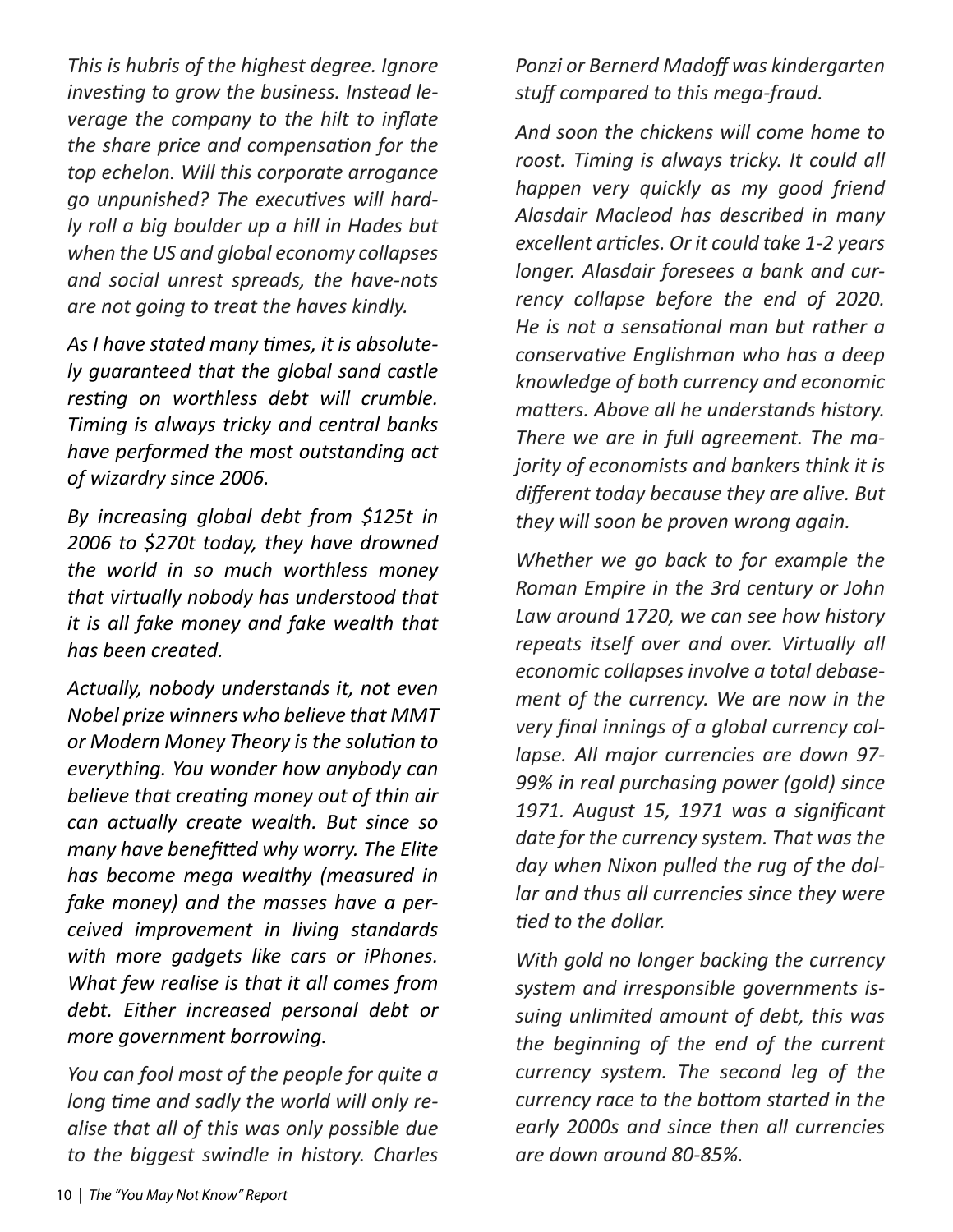### **The Best-Selling Book That Predicted Where We Are Today**

In 2015, the book "New Retirement Rules" was released and became an Amazon bestseller.

At the time, the book was met with skepticism by some, but as time as passed, it has proven itself to be on-target in forecasting the direction of the economy and the financial markets.

The book's forecasts are based on how markets and economies have performed historically when conditions and policy response were similar to today's environment.

The book's forecasts and strategies are more relevant today than when the book was published. This month only, if you'd like to receive a complimentary copy of the book, simply visit www.NewRetirementRulesBook.com.

Just let us know where to mail the book and we'll get you your free copy with no further or future obligation of any kind.

The book will reveal many times that money has been printed historically and how the outcome each time was the same and what you can do to protect yourself.



### **Check Out These Time Deposit Rates**

These rates were valid at the time of publication but are not guaranteed. For current rates, call the Retirement Lifestyle Advocates Office at **866-921-3613**.

| 1.75% |
|-------|
| 2.50% |
| 2.60% |
| 3.00% |
|       |